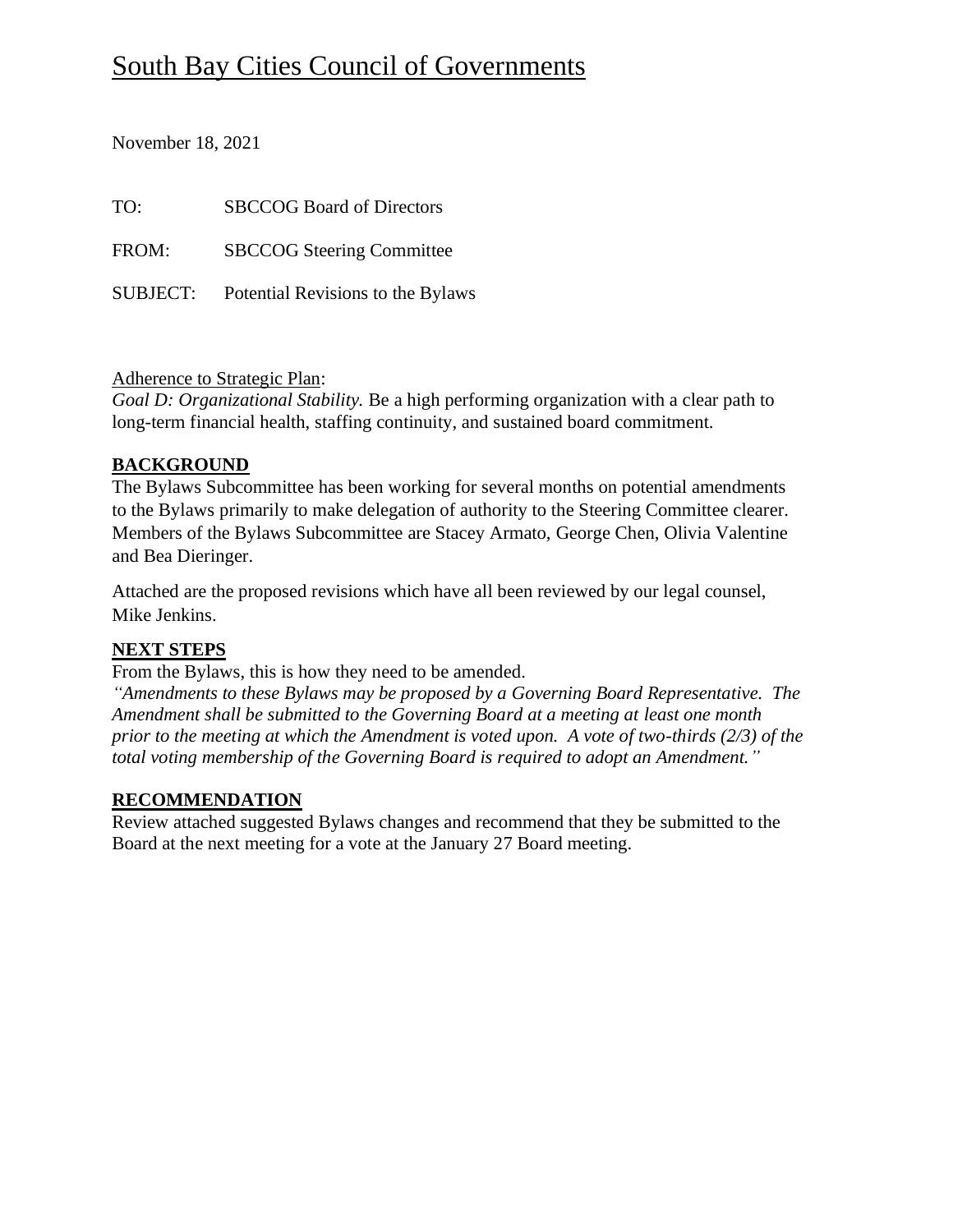### **BYLAWS**

### **SOUTH BAY CITIES COUNCIL OF GOVERNMENTS**

#### **Preamble**

The South Bay Cities Council of Governments (the "Council") is an agency voluntarily established by its Members pursuant to a Joint Powers Agreement ("Agreement") for the purpose of providing a vehicle for the Members to engage in regional and cooperative planning and coordination of government services and responsibilities to assist the Members in the conduct of their affairs. In addition, the Council will provide a regional organization for the review of federal state, and/or regional projects and studies that involve the use of federal state and/or regional funds, in various forms.

It is the express intent of its Members that the Council shall not possess the authority to compel any of its Members to conduct any activities or implement any plans or strategies that they do not wish to undertake (except for the payment of dues) . The goal and intent of the Council is one of voluntary cooperation among cities for the collective benefit of cities in the South Bay.

#### **Article I - Definitions**

The terms "Agreement," "Alternate Governing Board Representative," "Council," "Governing Board," and "Governing Board Representative," as used in these Bylaws are defined in the Agreement and those definitions are incorporated by reference. The term "elected official" as used in these bylaws means the mayor and the city councilmembers of the members.

#### **Article II - Membership and Representation**

A. Membership. Members shall withdraw from or be admitted to the Council in accordance with Section 21 of the Agreement.

#### B. Representation.

- 1. The Governing Board Representative and alternate Governing Board Representatives for a member shall be designated in writing by that member's legislative body or its mayor if the mayor is so authorized by the member's charter, ordinances or rules.
- 2. Names of Governing Board Representatives and Alternate Governing Board Representatives shall be communicated in writing to the Governing Board by the appointing Member.
- 3. Governing Board Representatives and Alternate Governing Board Representatives shall serve until a-successor is appointed, so long as they otherwise remain eligible.
- 4. Only representatives from member cities that are not suspended or on inactive status are eligible to participate and qualified to vote on the governing board and its committees.

#### **Article III - Governing Board**

A. Powers and Duties. The powers and duties of the Governing Board, subject to the limitations of applicable law, the Agreement and these Bylaws, shall include:

**981007 99912-01052 1Si 0566131.2 0** -8-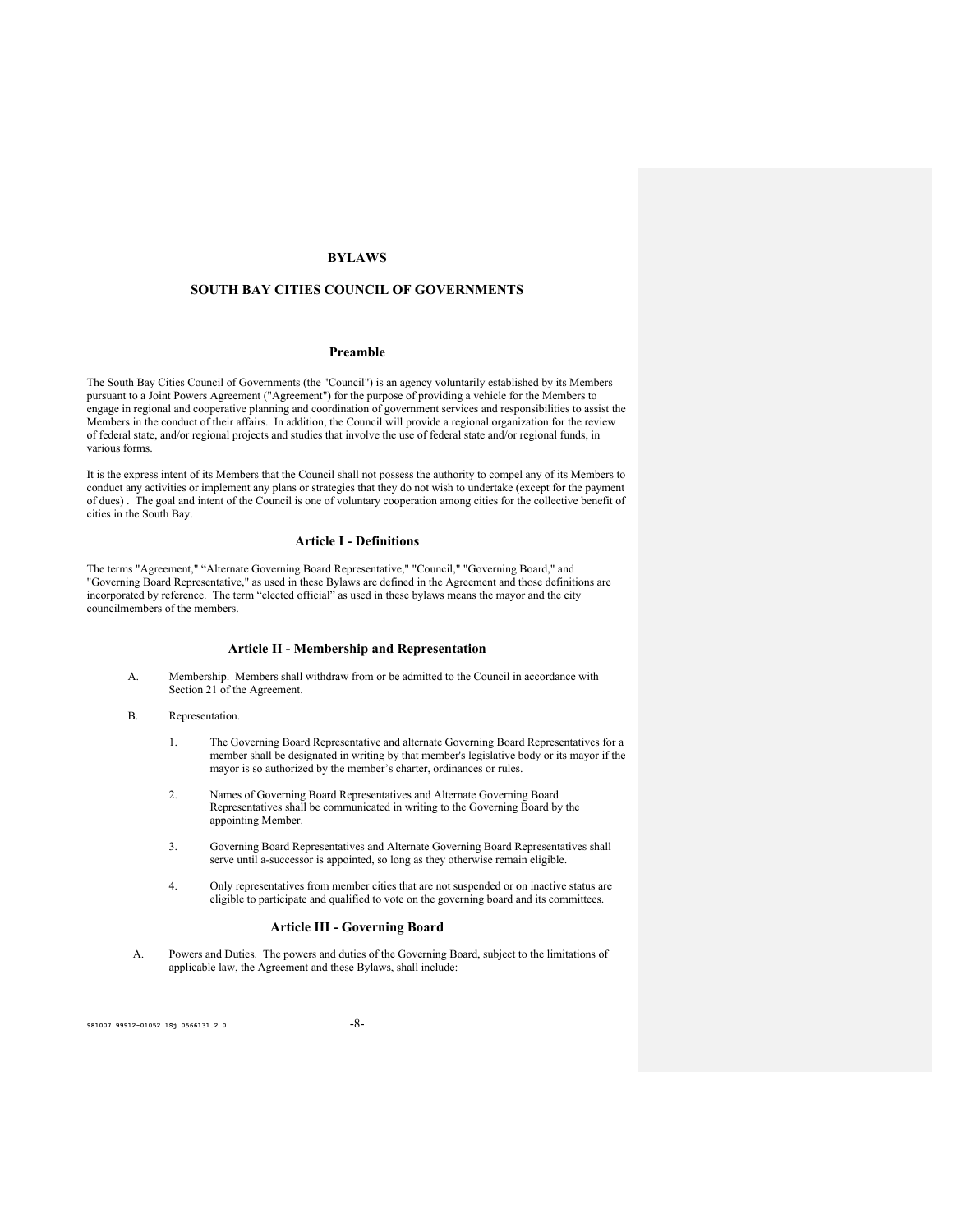- 1. All of the powers of the Council provided in Section 4 of the Agreement except as may be expressly delegated to others pursuant to the provisions of the Agreement these Bylaws or the direction of the Governing Board shall be exercised by and through the Governing Board.
- 2. Making policy decisions and determining policy matters for the Council.
- 3. Conducting the affairs of the Council.
- 4. Appointing, fixing the compensation of and removing an Executive Director and other staff of the Council.
- 5. Annually reviewing the proposed Council budget and assessment schedule and adopting an annual budget and an assessment schedule.
- 6. Appointing standing committees and, if necessary, ad hoc committees to study specific problems, programs, or other matters the Council has approved for study.
- 7. Acting upon policy recommendations, including policy recommendations from committees.

#### B. Meetings

- 1. Regular meetings of the Governing Board shall be held monthly, except for the month of December and the month during which the General Assembly is conducted. Special meetings of the Governing Board may be called by the chair. All meetings shall be called and conducted, and an agenda posted, in accordance with the Ralph M. Brown Act (Government Code Sections 54950 et seq.), as it now exists or may hereafter be amended. The official agenda for each meeting shall be posted by the city clerk of the city in whose jurisdiction the meeting is scheduled to take place. City clerks of other member cities will be provided a copy of the agenda and are encouraged to post the agenda at their official posting location so as to assure widespread notice of the meetings.
- 2. The time and date of regular meetings of the Governing Board shall be established by resolution of the Board. The location of each meeting shall be determined the preceding month or by standing order of the Governing Board.
- 3. Council committees shall meet on the call of their chair or as otherwise provided herein and in compliance with applicable law.
- C. Voting. Voting on the Governing Board shall be conducted as prescribed in the Agreement. Voting may be either by voice or roll call vote. A roll call vote shall be conducted upon the demand of five participating Representatives, or at the discretion of the Chair.

### **Article IV - Executive Director**

If an Executive Director is appointed by the Governing Board, the powers and duties of the Executive Director shall be:

- A. Subject to the authority of and as directed by the Governing Board, to administer the affairs of the Council.
- B. Subject to the authority of and as directed by the Governing Board, to appoint direct and remove all employees of the Council and to retain consultants.

**981007 99912-01052 1Sj 0566131.2 0** -8-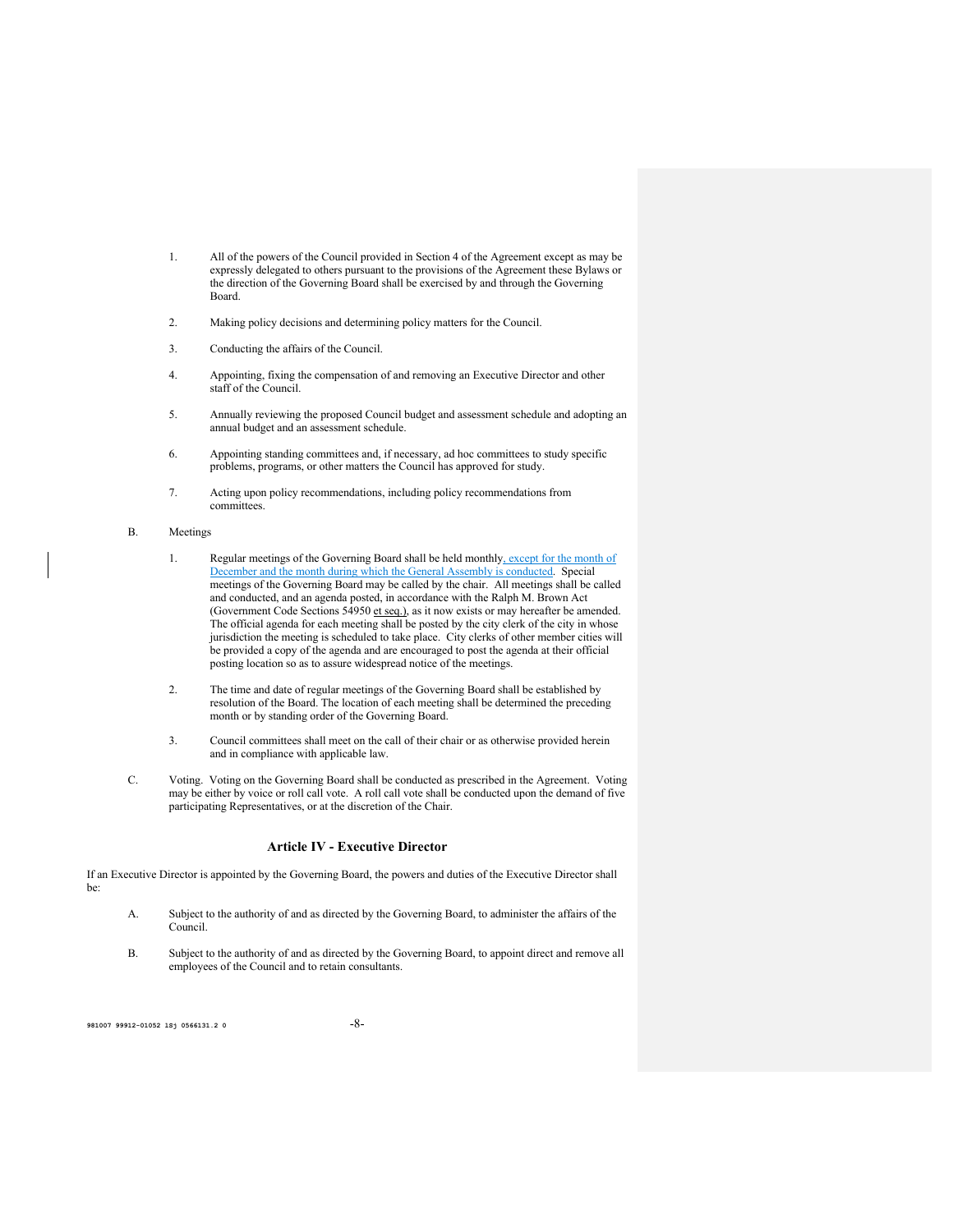- C. Annually to prepare and present a proposed budget to the Governing Board and to control the approved budget.
- D. To serve as the Secretary of the Council.
- E. To attend the meetings of the Governing Board.
- F. To perform such other and additional duties as the Governing Board, these Bylaws, the Agreement or applicable law may require.
- G. To serve as Custodian of Records of the Council.

In the event no Executive Director is appointed by the Governing Board, the Chair shall perform the duties set forth in subparagraphs A, B, C, and F, above, and shall appoint a Secretary of the Council.

#### **Article V - Other Officers and Employees**

- A. Secretary. The Executive Director shall be the Secretary of the Council and shall have no vote on the Governing Board. In the event no Executive Director is appointed by the Governing Board, the Chair shall appoint as Secretary such other person as it deems fit. The Secretary shall keep a record of all proceedings and perform the usual duties of such office.
- B. Treasurer Pursuant to Section 13 of the Agreement, the Governing Board shall designate a Treasurer of the Council. The Treasurer shall possess the powers to and shall perform those functions required by Government Code sections 6505 and 6505.5 and all other applicable laws and regulations, including any subsequent amendments thereto, the Agreement, these Bylaws or by the direction of the Governing Board. The Treasurer shall have custody of the funds and shall provide for strict accountability thereof in accordance with Government Code Section 6505.5 and other applicable laws. Pursuant to Government Code Section 6505.6, the Governing Board may appoint a qualified person to assist the Treasurer in the performance of its duties. The Treasurer shall annually cause an independent audit to be made by a certified public accountant or public accountant in accordance with Government Code sections 6505 and 6505.6.
- C. Additional Officers and Employees. The Governing Board shall have the power to authorize such additional officers and employees as may be appropriate. Such officers and employees may also be, but are not required to be, officers and employees of the individual Members. None of the officers, agents, or employees appointed by the Governing Board shall be deemed, by reason of their employment by the Governing Board, to be employed by any of the Members or, by reason of their employment by the Governing Board, to be subject to any of the requirements of such Members.
- D. Bonding requirement. The governing board shall designate the officers or persons having charge of, handling, or having access to any property of the council who shall be required to file an official bond with the governing board. The amount of any such bond shall be established by the governing board. Should the existing bond or bonds of any such officer be extended to cover the obligations provided herein, said bond shall be the official bond required herein. The premiums on any such bonds attributable to the coverage required herein shall be appropriate expenses of the council.
- E. Status of Members' Officers and Employees. As provided in Government Code Section 6513, all of the privileges and immunities from liability and other benefits that apply to the activity of officers, agents, or employees of any of the Members when performing their respective functions within the territorial limits of their respective public agencies shall apply to them while engaged in the performance of any of their fractions and duties extraterritorially under this Agreement.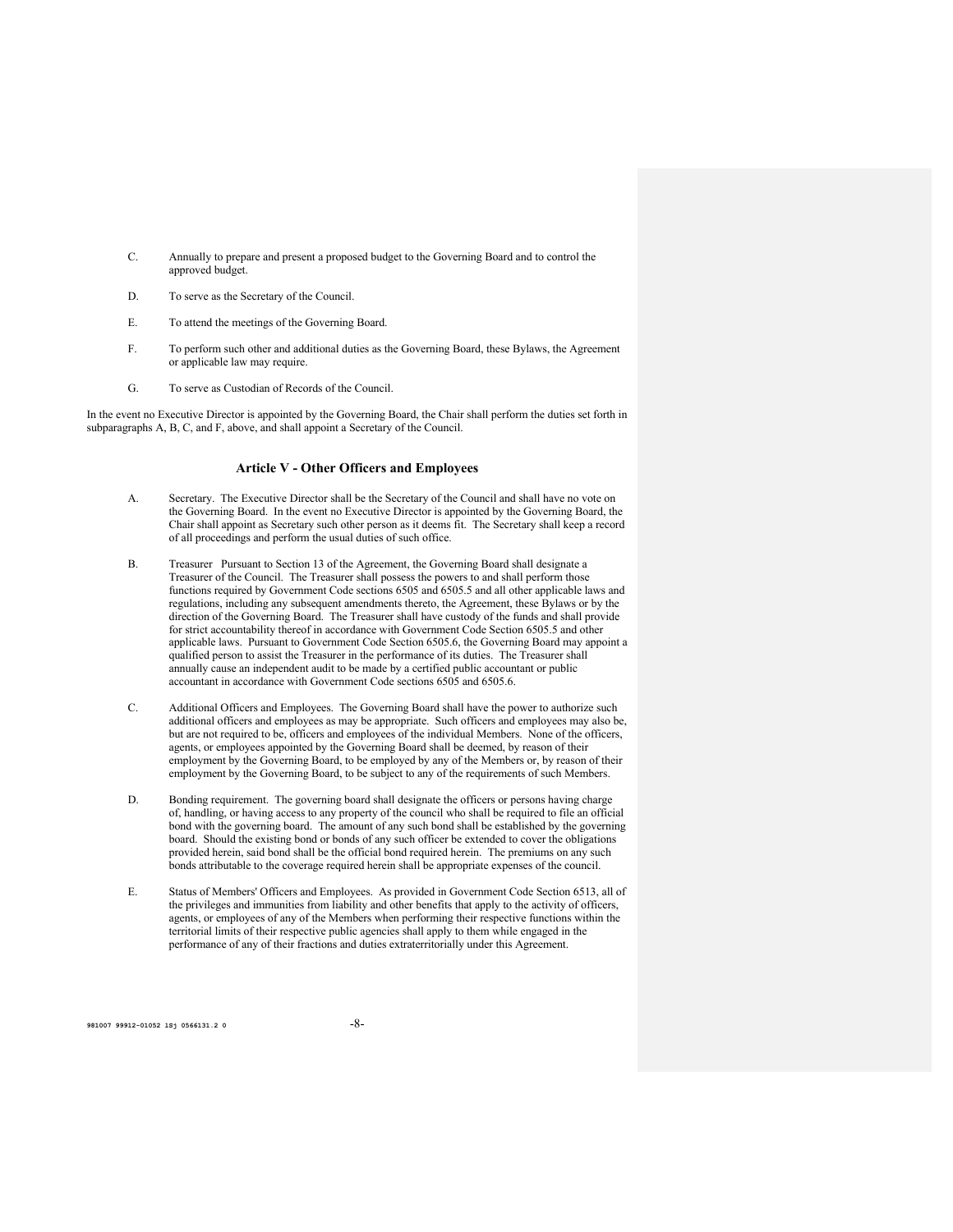#### **Article VI – City Managers Advisory Body**

The governing board shall receive and consider recommendations made from time to time by the South Bay City Managers' Association.

#### **Article VII - Standing and Ad Hoc Committees**

- A. Formation of Committees. The Governing Board may establish Standing and Ad Hoc Committees. The Standing and Ad Hoc Committees shall be for the purpose of developing recommendations to the Governing Board.
	- 1. All Standing and Ad Hoc Committees shall have a written statement of purpose, and the Ad Hoc Committees shall in addition have a written statement of charges, before they are formed.
	- 2. Ad hoc Committees shall have a term not to exceed one year in duration.
	- 3. The Chair shall recommend, and the Governing Board shall appoint by a vote of fifty percent (50%) plus one (1), the members to the standing and ad hoc committees. Members to the standing and ad hoc committees shall be appointed for one year terms, or until the committee is dissolved, whichever occurs first. In making recommendations for members to the standing and ad hoc committees, the Chair shall consider regional representation. Any elected official from a member agency, and the alternates from the County are eligible for appointment to a standing or ad hoc committee.
	- 4. A quorum of a standing or ad hoc committee shall be four elected officials, unless otherwise provided by the Governing Board.
	- 5. Actions may be taken by standing and ad hoc committees by a majority of those members present and qualified to vote.
	- 6. All standing or ad hoc committees shall be chaired by an elected official from a member agency.
	- 7. The meetings of standing committees shall be held in accordance with the Ralph M. Brown Act (California Government Code sections 54950 et seq.)
- B. Steering Committee. A Steering Committee is hereby established as a Standing Committee of the Governing Board.
	- 1. The Steering Committee shall be composed of the Chair, 1st Vice-Chair, 2<sup>nd</sup> Vice-Chair, the Immediate Past Chair of the governing board, the Chair of each standing committee or a designee appointed by the committee chair, and such employees/contractors of the council and staff members of member agencies as are designated by the governing board, provided that non-elected employees/contractors of the council and staff members of member cities or the county shall serve ex-officio and shall not have a vote. Any board member or alternate who attends a steering committee meeting shall be able to vote at the meeting which they attend as long as there is no more than one vote cast per member city or two votes from the county (one each from District 2 and 4). Representatives from suspended or inactive agencies as defined in Section 21 of the Agreement shall not serve on the Steering Committee and if in attendance at a Steering Committee meeting shall not be entitled to vote.
	- 2. The Steering Committee shall have the authority and duty to:
		- a. Formulate the agendas for the meetings of the Governing Board;

**981007 99912-01052 1Si 0566131.2 0** -8-

**Deleted:**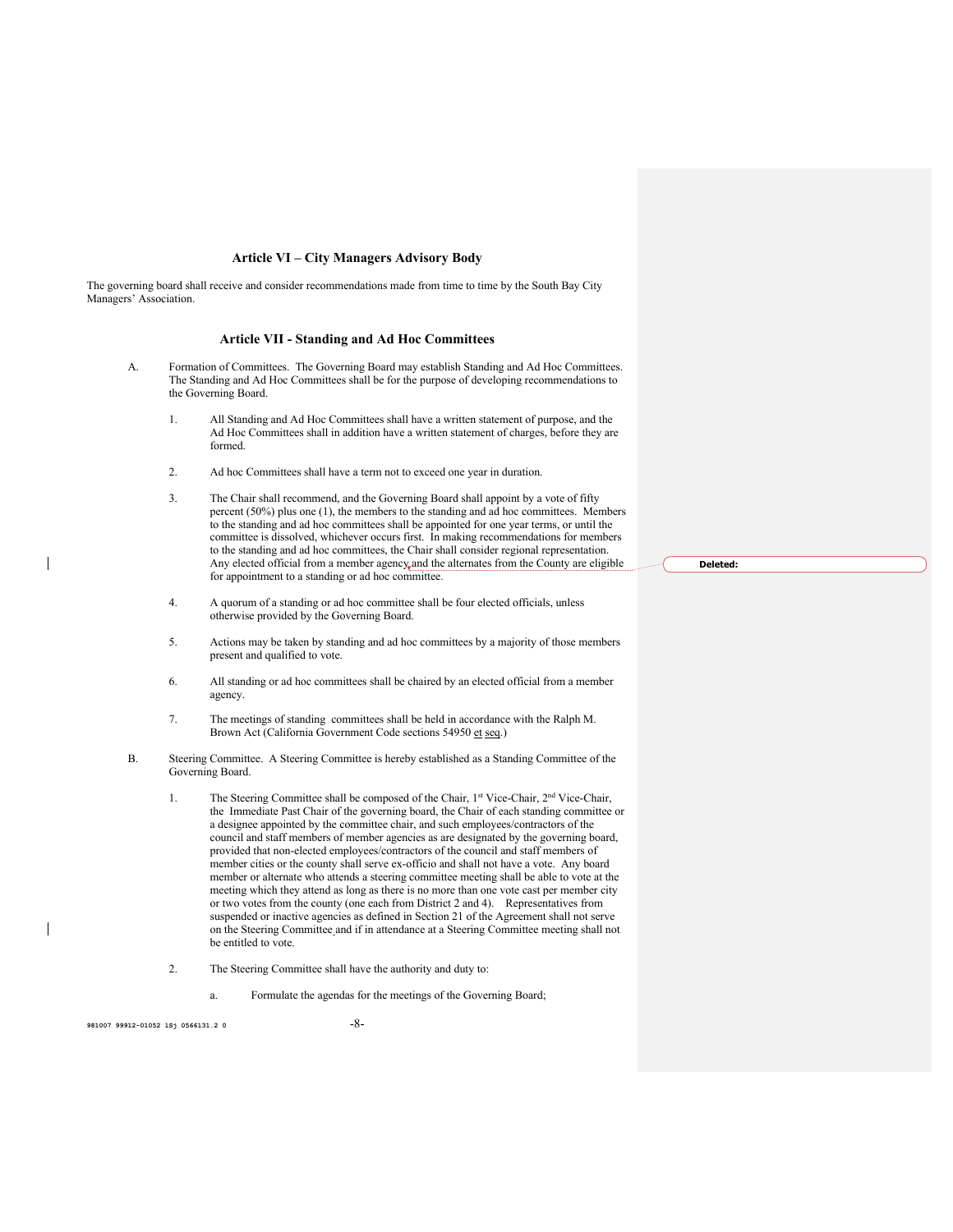|                                    | b.<br>Oversee the day-to-day business of the Council, monitor the progress of ongoing<br>contracts and projects and provide direction to the Executive Director:                                                                                                                                                                                                                                                                                                                                                                                                                                                                                       | <b>Deleted:</b> staff of the Council                                          |
|------------------------------------|--------------------------------------------------------------------------------------------------------------------------------------------------------------------------------------------------------------------------------------------------------------------------------------------------------------------------------------------------------------------------------------------------------------------------------------------------------------------------------------------------------------------------------------------------------------------------------------------------------------------------------------------------------|-------------------------------------------------------------------------------|
|                                    | Approve payment of bills for the receipt of goods and services out of non-reserve<br>c.                                                                                                                                                                                                                                                                                                                                                                                                                                                                                                                                                                |                                                                               |
|                                    | funds within the approved, budget;                                                                                                                                                                                                                                                                                                                                                                                                                                                                                                                                                                                                                     | Deleted: annual                                                               |
|                                    | d.<br>Make recommendations to the Governing Board regarding the work program                                                                                                                                                                                                                                                                                                                                                                                                                                                                                                                                                                           |                                                                               |
|                                    | budget, positions to be taken on issues, contracts and all other matters within the<br>jurisdiction of the Council;                                                                                                                                                                                                                                                                                                                                                                                                                                                                                                                                    |                                                                               |
|                                    | Evaluate the Executive Director,<br>e.                                                                                                                                                                                                                                                                                                                                                                                                                                                                                                                                                                                                                 | <b>Deleted:</b> Council staff                                                 |
|                                    | f.<br>Monitor the functioning of all Council committees;                                                                                                                                                                                                                                                                                                                                                                                                                                                                                                                                                                                               | Deleted: and                                                                  |
|                                    | Receive regular reports from outside agencies:<br>g.                                                                                                                                                                                                                                                                                                                                                                                                                                                                                                                                                                                                   | Deleted: .                                                                    |
|                                    | Approve (i) new contracts with a value no more than \$10,000 for projects<br>h.<br>authorized in the approved budget and amendments to those contracts so long as<br>the change in total compensation does not exceed \$10,000; (ii) new contracts and<br>amendments to contracts under which the Council receives compensation in<br>exchange for providing services; (iii) new contracts and amendments to contracts<br>under which the Council expends grant funds; and (iv) new contracts and<br>amendments to contracts that are time sensitive and must be approved in<br>December and the month during which the General Assembly is conducted. | Formatted: Indent: Left: 1.5", Hanging: 0.5"                                  |
|                                    |                                                                                                                                                                                                                                                                                                                                                                                                                                                                                                                                                                                                                                                        | Deleted: 1                                                                    |
|                                    | LAct with full authority of the Governing Board during the month of December and the month<br>during which the General Assembly is conducted, provided that the actions (aside from                                                                                                                                                                                                                                                                                                                                                                                                                                                                    | Formatted: Indent: Left: 1.5"<br>Formatted: Indent: Left: 1.5", Hanging: 0.5" |
|                                    | final approval of contracts as provided in subparagraph $(h)$ , above) are ratified in the<br>ensuing month by the Governing Board.                                                                                                                                                                                                                                                                                                                                                                                                                                                                                                                    | Deleted:                                                                      |
|                                    |                                                                                                                                                                                                                                                                                                                                                                                                                                                                                                                                                                                                                                                        | <b>Deleted:</b> (i)                                                           |
|                                    | Approve in July of each year the calendar for Board meetings and other significant Council<br>events for the ensuing fiscal year,                                                                                                                                                                                                                                                                                                                                                                                                                                                                                                                      |                                                                               |
|                                    |                                                                                                                                                                                                                                                                                                                                                                                                                                                                                                                                                                                                                                                        | Formatted: Font: 10 pt                                                        |
|                                    |                                                                                                                                                                                                                                                                                                                                                                                                                                                                                                                                                                                                                                                        | Deleted: 1                                                                    |
|                                    |                                                                                                                                                                                                                                                                                                                                                                                                                                                                                                                                                                                                                                                        | Deleted:                                                                      |
| 3.                                 | A quorum of the Steering Committee shall be a minimum of four elected officials from                                                                                                                                                                                                                                                                                                                                                                                                                                                                                                                                                                   |                                                                               |
|                                    | among those persons identified in paragraph B1.                                                                                                                                                                                                                                                                                                                                                                                                                                                                                                                                                                                                        | <b>Deleted:</b> names                                                         |
| 4.                                 | Regular meetings of the Steering Committee shall be held monthly. Special meetings of the<br>Steering Committee may be called by the chair. All meetings shall be called and<br>conducted, and an agenda posted, in accordance with the Ralph M. Brown Act                                                                                                                                                                                                                                                                                                                                                                                             | Formatted: Indent: Left: 1", Hanging: 0.46"                                   |
| 981007 99912-01052 1Sj 0566131.2 0 | -8-                                                                                                                                                                                                                                                                                                                                                                                                                                                                                                                                                                                                                                                    |                                                                               |

 $\begin{array}{c} \hline \end{array}$ 

 $\mathsf I$  $\overline{1}$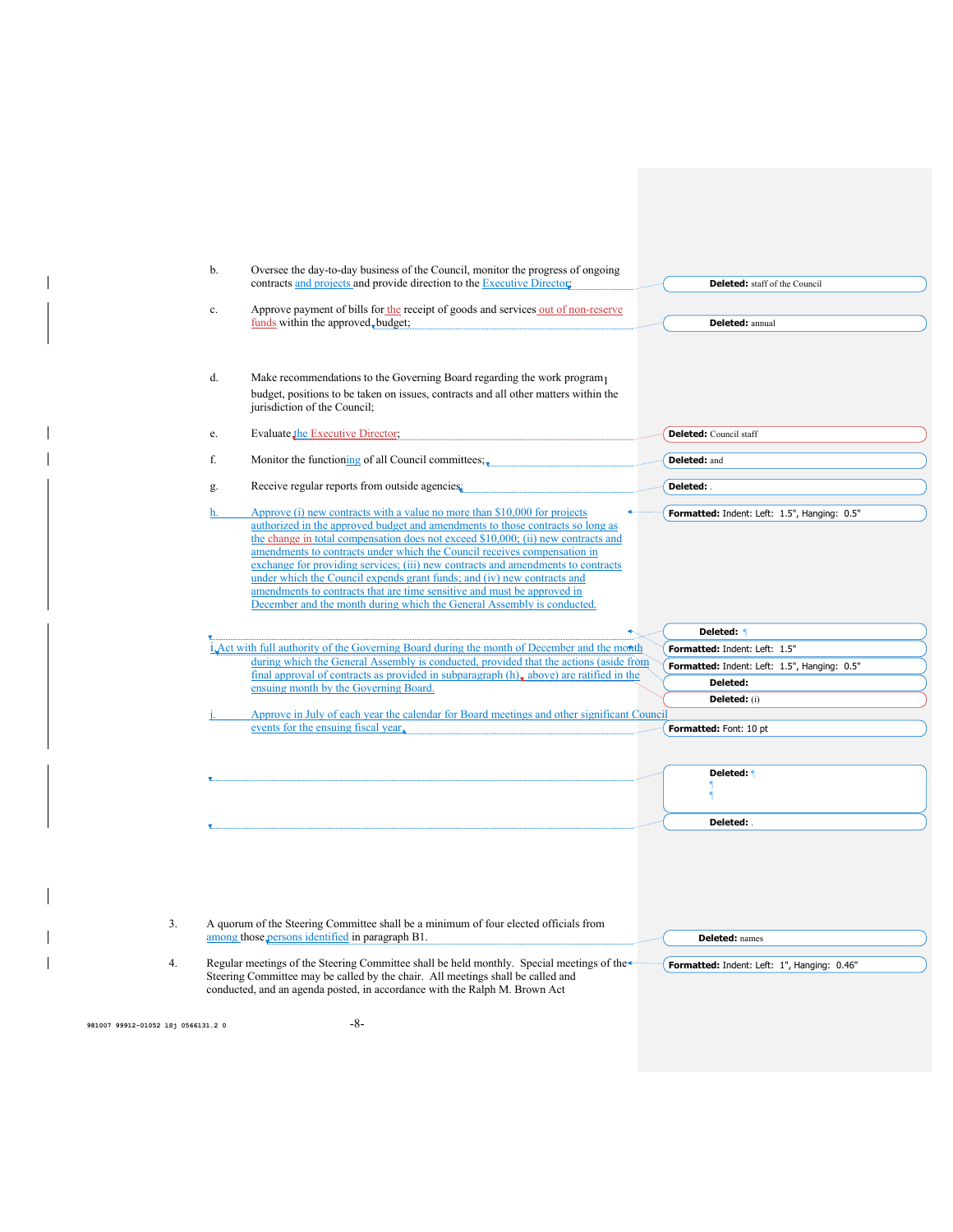(Government Code Sections 54950 et seq.), as it now exists or may hereafter be amended. The official agenda for each meeting shall be posted by the city clerk of the city in whose jurisdiction the meeting is scheduled to take place.

5. Actions and recommendations of the Steering Committee with supporting documentation shall be made available electronically to the Governing Board and reported to the Governing Board on the consent calendar at its meeting next following the Steering Committee meeting.

### **Article VIII – General Assembly**

A General Assembly may be called by the Chair of the Governing Board at any time to discuss issues and make recommendations to the Governing Board. All elected officials of the legislative bodies of all Members shall be members of the General Assembly. The General Assembly is not required to meet. The Chair of the Governing Board shall be the chair of the General Assembly.

#### **Article IX - Budgets, Dues and Disbursements**

- A. Annual Budget. The Governing Board shall adopt a Budget annually prior to July 1 of each calendar year. A vote of two-thirds (2/3) of the total voting membership of the Governing Board is required to adopt or amend a Budget.
- B. Budget Amendments. The Governing Board may at any time amend the budget to incorporate additional income and disbursements that might become available to the Council for its purposes during a fiscal year.
- C. Fiscal Year. The Council shall be operated on a fiscal year basis beginning on July 1 of each year and continuing through the succeeding June 30.
- D. Accounts. All funds shall be placed in appropriate accounts and the receipt transfer, or disbursement of such funds shall be accounted for in accordance with generally accepted accounting principles applicable to governmental entities and pursuant to Government Code Section 6505 and any other applicable laws. There shall be strict accountability of all funds. All revenues and expenditures shall be reported to the Governing Board.
- E. Expenditures Within Approved Annual Budget. The Steering Committee is authorized, as provided herein, to make expenditures on behalf of the Council. All expenditures shall be made only as authorized within the approved, budget.. No expenditure in excess of those budgeted shall be made without the approval of a majority of a quorum of the Governing Board.
- F. Audit. The records and accounts of the Council shall be audited annually by an independent certified public accountant or public accountant, in compliance with Government Code sections 6505.5 - 6505.6, and copies of such audit report shall be filed with the County of Los Angeles Auditor, the State Controller and each party to the Council no later than fifteen (15) days after receipt of said audit by the Governing Board.
- G. Dues. The Members of the Council shall be responsible for the payment to the Council annually, of dues and the amounts periodically budgeted by the Governing Board, as and for the operating costs of the Council ("Dues"). Sixty (60) days notice shall be provided to Members of the date of the meeting at which any increase in the Dues is to be determined for the following year. If an increase in dues is proposed from the previous year, an affirmative vote of two-thirds  $(2/3)$  of the total voting membership of the Governing Board is required to set the new dues.
- H. Reimbursement of Funds. Grant funds received by the Council from any federal state, or regional agency to pay for budgeted expenditures for which the Council has received all or a portion of said funds from the parties hereto shall be used as determined by the Governing Board.

**981007 99912-01052 1Si 0566131.2 0** -8-

**Formatted:** Indent: Left: 1", Hanging: 0.46"

**Deleted:** annual **Deleted:** within the approved budget